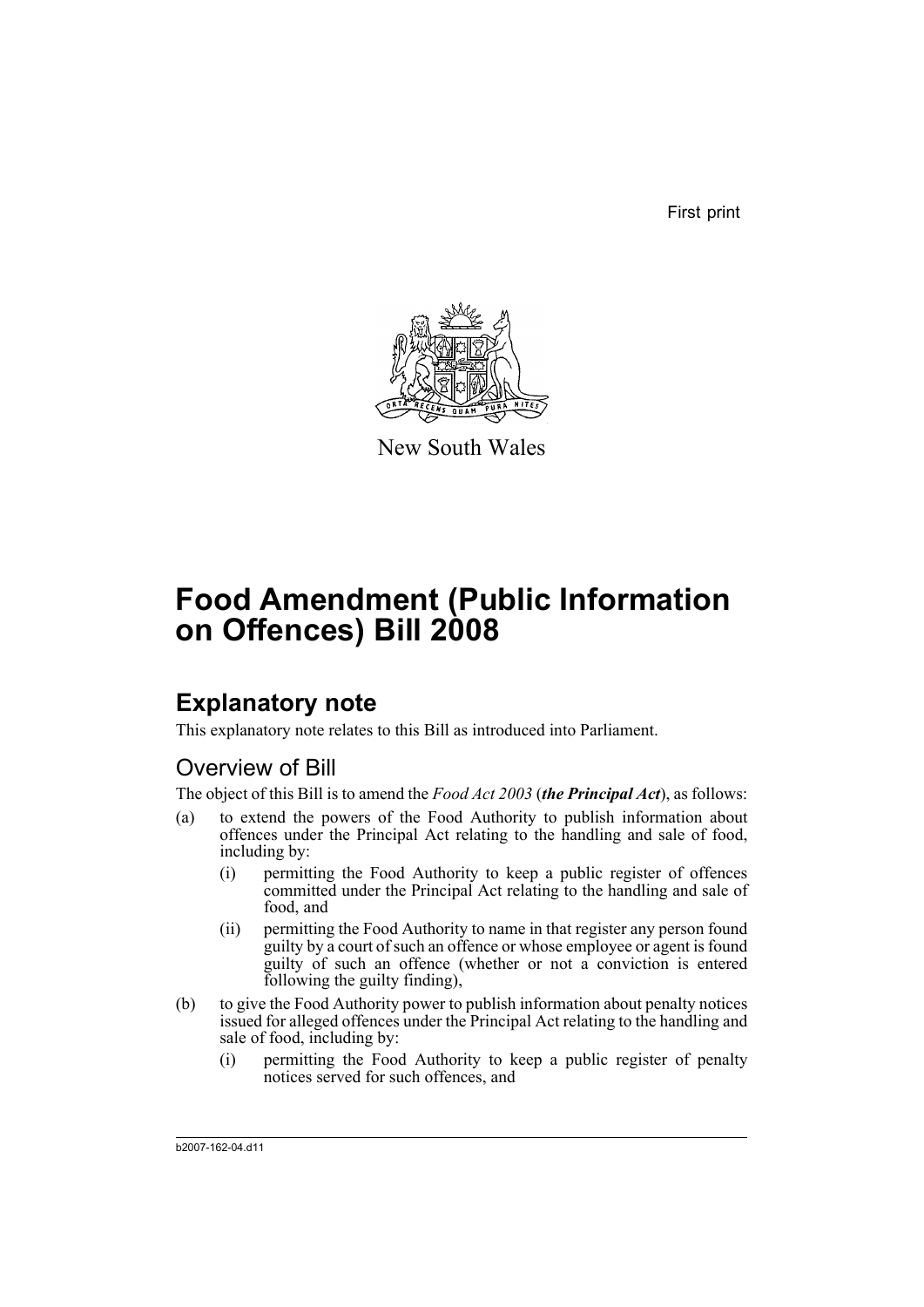Explanatory note

- (ii) permitting the Food Authority, subject to certain limitations, to name in that register persons served with such penalty notices,
- (c) to permit the disclosure of personal information by various public sector agencies for the purpose of enabling the Food Authority to exercise its new functions.
- (d) to confer protection from liability, including liability in defamation, in respect of the disclosure of such information,
- (e) to provide for the payment of fines and penalties recovered by the Food Authority into the Food Authority Fund.

The Bill also makes other minor and consequential amendments, including to another Act.

## Outline of provisions

**Clause 1** sets out the name (also called the short title) of the proposed Act.

**Clause 2** provides for the commencement of the proposed Act on a day or days to be appointed by proclamation.

**Clause 3** is a formal provision that gives effect to the amendments to the *Food Act 2003* set out in Schedule 1.

**Clause 4** is a formal provision that gives effect to the consequential amendment to the *Fines Act 1996* set out in Schedule 2.

**Clause 5** provides for the repeal of the proposed Act after all the amendments made by the proposed Act have commenced. Once the amendments have commenced the proposed Act will be spent and section 30 of the *Interpretation Act 1987* provides that the repeal of an amending Act does not affect the amendments made by that Act.

## **Schedule 1 Amendment of Food Act 2003**

### **Disclosure of information about offences and alleged offences**

Currently, section 137 of the Principal Act enables the Food Authority to publish information about persons convicted of offences under that Act or the regulations. **Schedule 1 [4]** inserts proposed Part 10A (proposed sections 133–133H) into the Principal Act to make new provision with respect to the disclosure of information about offences and penalty notices issued for alleged offences under that Act through the keeping of a register of offences and a register of penalty notices. **Schedule 1 [6]** therefore repeals section 137.

### **Register of offences**

Proposed section 133 enables the Food Authority to keep a public register of information about offences under the Principal Act or the regulations relating to the handling or sale of food (the *register of offences*). The register may also include information in relation to offences where a court has made a finding of guilt but not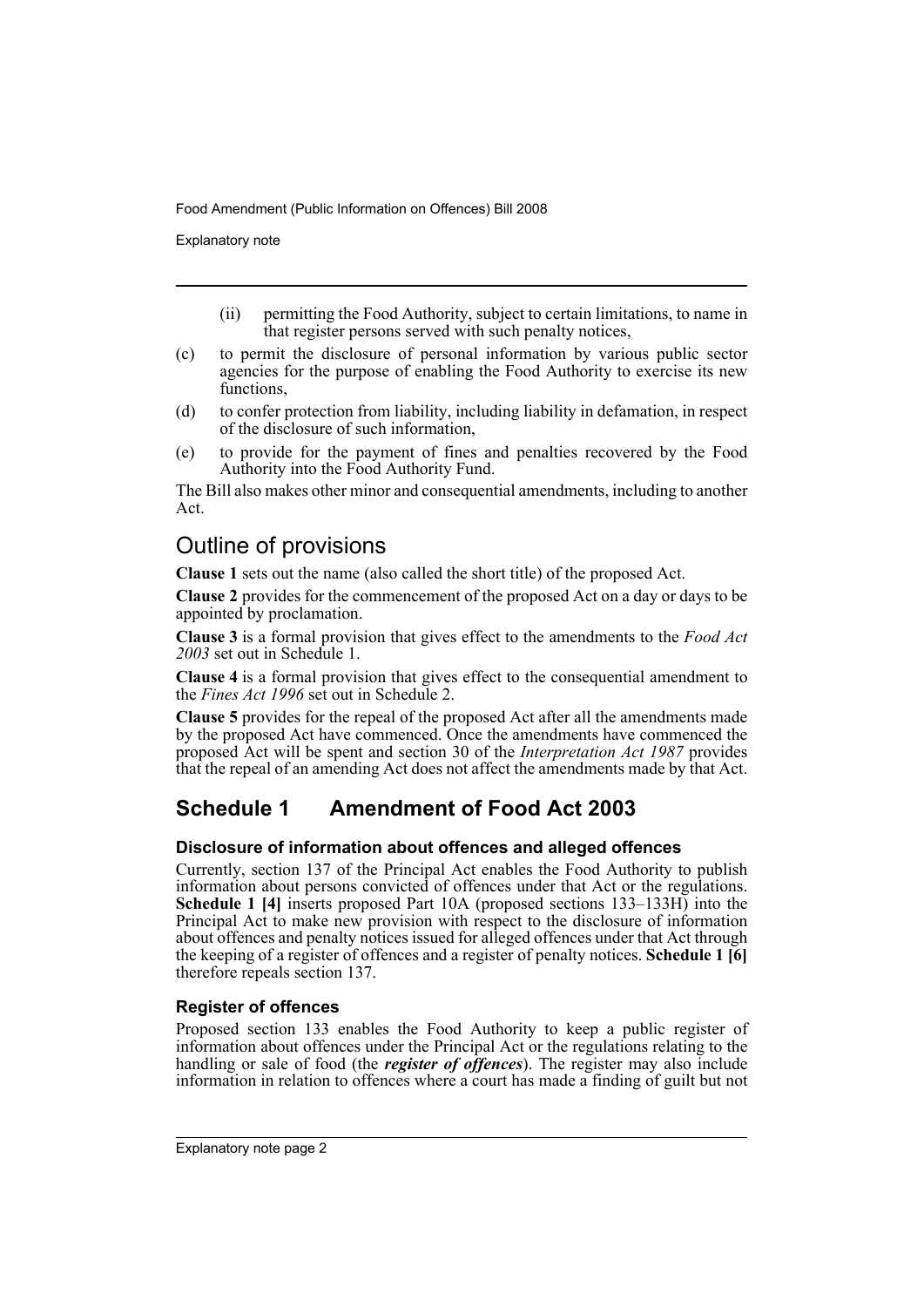Explanatory note

recorded a conviction under section 10 of the *Crimes (Sentencing Procedure) Act 1999*. The information that may be published on the register of offences includes the name of the convicted person and his or her employer or principal, the name and address of the place of business where the offence occurred, a description of the nature and circumstances of the offence, the decision of the court and the penalty imposed. This information may not be published until after a final order has been made in respect of any appeal for the offence. The register may be kept in such form as the Food Authority considers appropriate.

### **Register of penalty notices**

Proposed section 133A enables the Food Authority to keep a public register of information about penalty notices issued for alleged offences under the Principal Act or the regulations relating to the handling or sale of food (the *register of penalty notices*). The information that may be published on the register of penalty notices includes the name of the person served with the penalty notice, the name and address of the place of business where the alleged offence occurred, a description of the nature and circumstances of the alleged offence, certain penalty notice information, the enforcement agency or other body responsible for issuing the penalty notice and the status of the penalty notice.

Information must not be published on the register of penalty notices unless:

- (a) the amount payable under the penalty notice has been fully or partly paid, or
- (b) a penalty notice enforcement order has been issued in respect of the penalty notice, or
- (c) at least 70 days has elapsed since the penalty notice was served and the penalty notice is unresolved (the circumstances in which a penalty notice ceases to be unresolved include where the person served makes an election to have the matter dealt with by a court).

The register may be kept in such form as the Food Authority considers appropriate.

### **Other provisions relating to registers**

Proposed section 133B provides that the registers are to be made available for public inspection on an internet website of the Food Authority. Information on a register may also be made available to the public in such other manner as the Food Authority considers appropriate, including by publication in the Gazette or in a newspaper circulating in New South Wales.

Proposed section 133C provides that a register may be corrected by the Food Authority on its own initiative or on application by an interested person.

Proposed section 133D provides that information may be removed from a register by the Food Authority on its own initiative or on application by an interested person and provides for the circumstances in which the Food Authority must remove information from a register. This includes, in relation to the register of offences,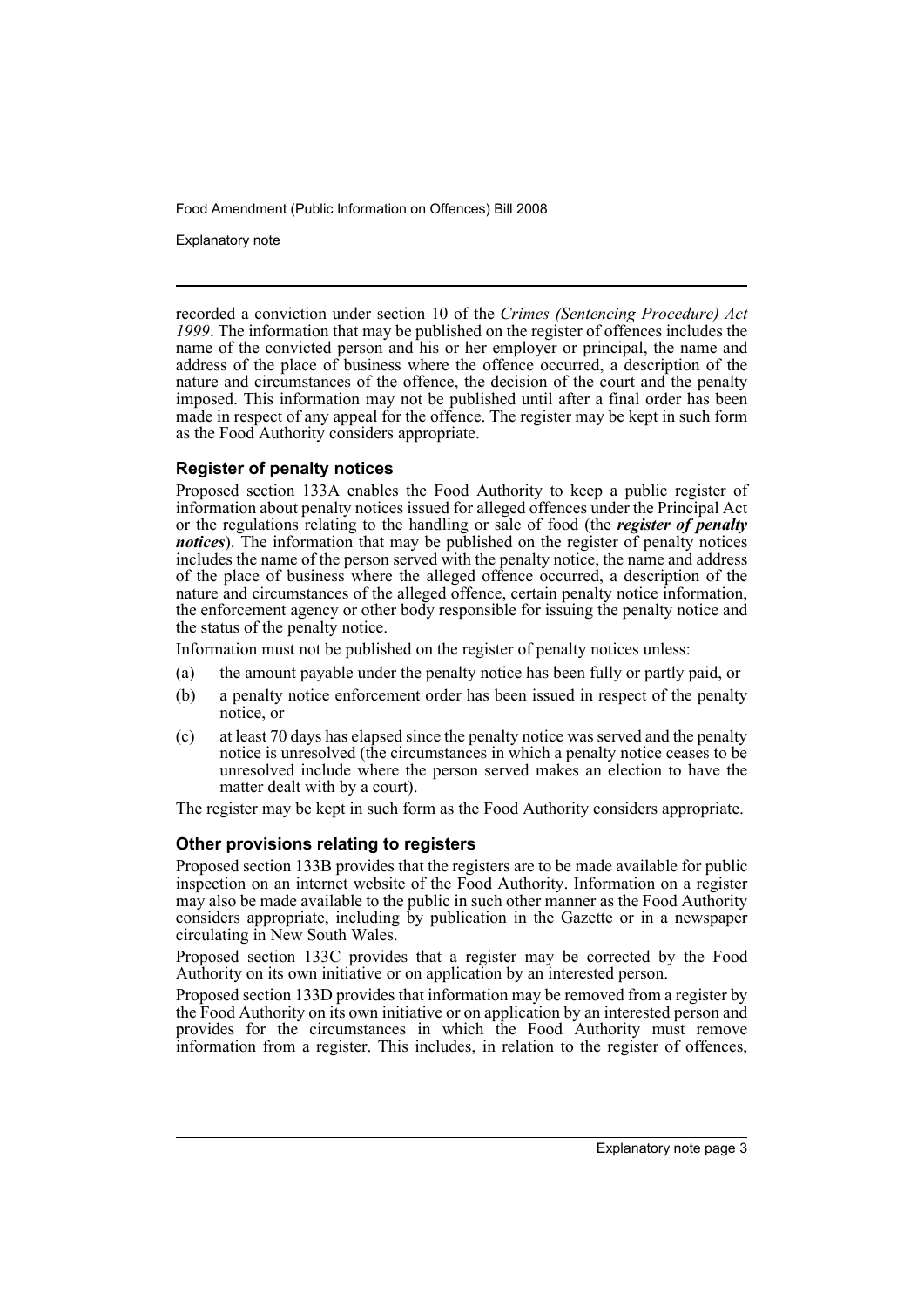Explanatory note

where the Food Authority is satisfied that the relevant conviction has been quashed or annulled, an appeal has been made, or a period of 2 years has elapsed since the Food Authority was first authorised to publish the information on the register.

In relation to the register of penalty notices, the Food Authority must remove information from the register if:

- (a) the penalty notice was not properly served, or
- (b) a person has elected to have the matter dealt with by a court, or
- (c) a decision has been made not to enforce the penalty notice, or
- (d) a penalty reminder notice or penalty notice enforcement order in respect of the penalty notice has been withdrawn or annulled, or
- (e) 12 months has elapsed since the Food Authority was first authorised to publish information about that penalty notice on the register.

The Food Authority may also remove information from either register if satisfied it is appropriate in the circumstances to do so.

Proposed section 133E provides for the addition of information to a register where a business named on the register is sold or otherwise disposed of after the date on which an offence is committed or a penalty notice is served in relation to the conduct of that business.

Proposed section 133F permits a person to make an application to the Food Authority requesting the Food Authority to make changes to any information on a register. Such applications may be made only by persons to whom the information relates, or if the information relates to a business or company, by persons who own or have an interest in the business or company. A decision by the Food Authority in respect of an application is reviewable by the Administrative Decisions Tribunal.

Proposed section 133G provides for protection from liability, including liability in defamation, for the State and other persons and bodies in respect of anything done, or omitted to be done, in good faith in connection with the keeping of a register or the publication of information contained on a register. Furthermore, no liability will be incurred by a person for publishing in good faith any information contained on a register or publishing a fair report or summary of such information. **Schedule 1 [5]** makes a consequential amendment.

Proposed section 133H enables the Food Authority and other public sector agencies to disclose personal information for the purpose of enabling the Food Authority to exercise its functions under new Part 10 $\hat{A}$ . In particular, the proposed section:

- (a) allows the Food Authority to disclose information despite any prohibition in, or the need to comply with, the *Privacy and Personal Information Protection Act 1998*, and
- (b) allows the Food Authority and other public sector agencies to disclose information in relation to a person without the consent of that person (including allowing for disclosure by the State Debt Recovery Office or any person engaged in the administration of the *Fines Act 1996*).

Explanatory note page 4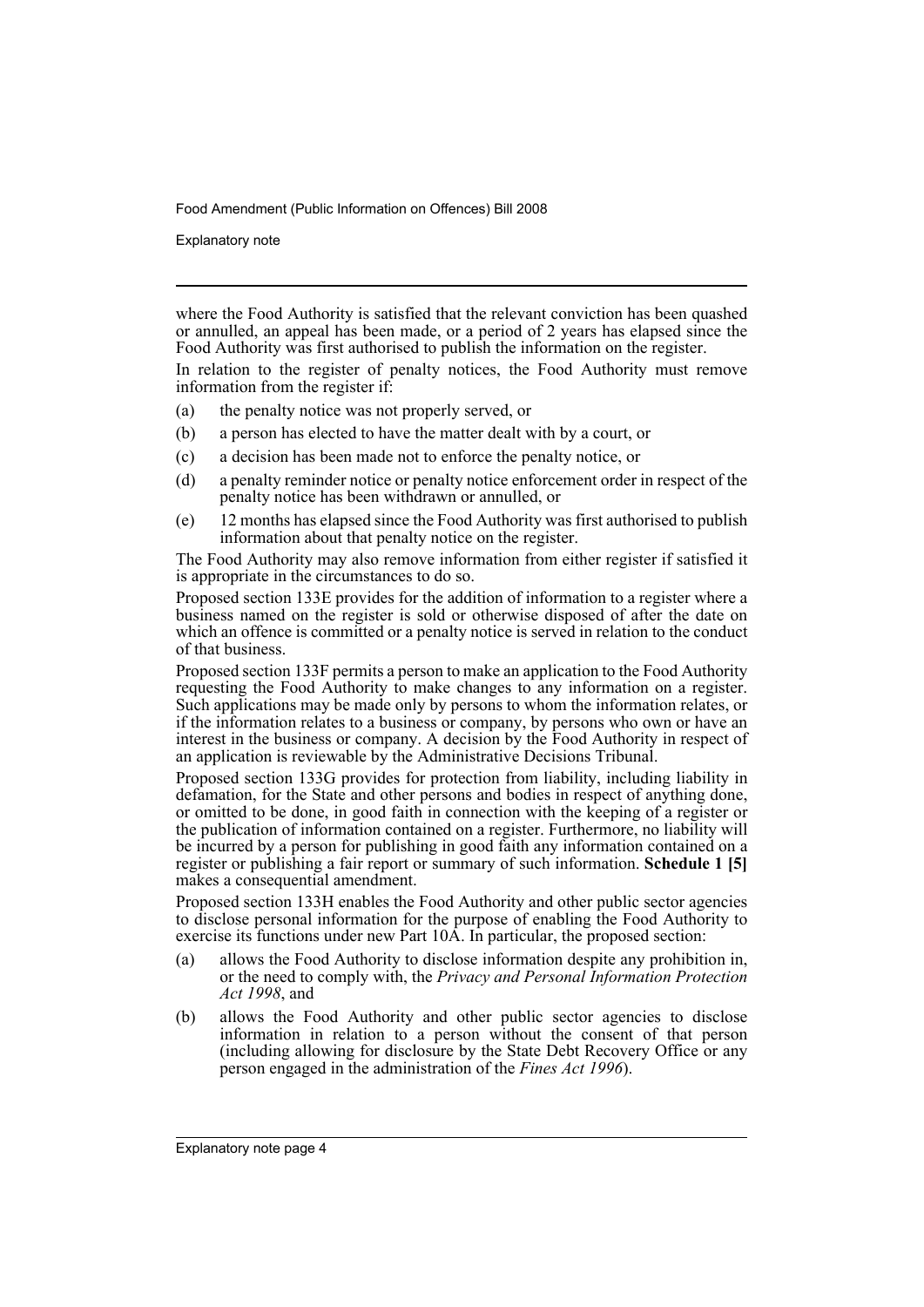Explanatory note

### **Payment of penalties and fines into Food Authority Fund**

**Schedule 1 [3]** provides that monetary penalties or fines imposed under the Principal Act and the regulations under that Act and recovered in proceedings instituted by the Food Authority, including through the issue of penalty notices, are to be paid into the Food Authority Fund, up to a maximum amount of \$250,000. Regulations may be made (with the approval of the Treasurer) that provide for a different maximum amount. Any excess monies are to be paid into the Consolidated Fund.

### **Other amendments**

**Schedule 1 [1]** inserts new definitions of *Food Authority Fund*, *register of offences* and *register of penalty notices* consequent on the enactment of the proposed Act.

**Schedule 1 [2]** makes an amendment by way of statute law revision.

**Schedule 1 [7]** enables savings and transitional regulations to be made as a consequence of the proposed Act.

**Schedule 1 [8]** inserts savings and transitional provisions as a consequence of the enactment of the proposed Act. These include provisions to make it clear that:

- (a) payments into the Food Authority Fund under the new provisions are to be made only from monetary penalties and fines recovered on or after the commencement of those provisions (regardless of when the relevant proceedings were instituted), and
- (b) the register of offences is to include only information about offences committed on or after the commencement of the new provisions, although the Food Authority may continue to exercise its functions under section 137 (as in force before its repeal by Schedule 1 [6]) in respect of offences committed before that commencement, and
- (c) the register of penalty notices is to include only information about penalty notices served on or after the commencement of the new provisions.

### **Schedule 2 Consequential amendment of Fines Act 1996**

**Schedule 2** contains an amendment to the *Fines Act 1996* consequent on the amendments to the Principal Act that authorise the disclosure of personal information by the State Debt Recovery Office to the Food Authority.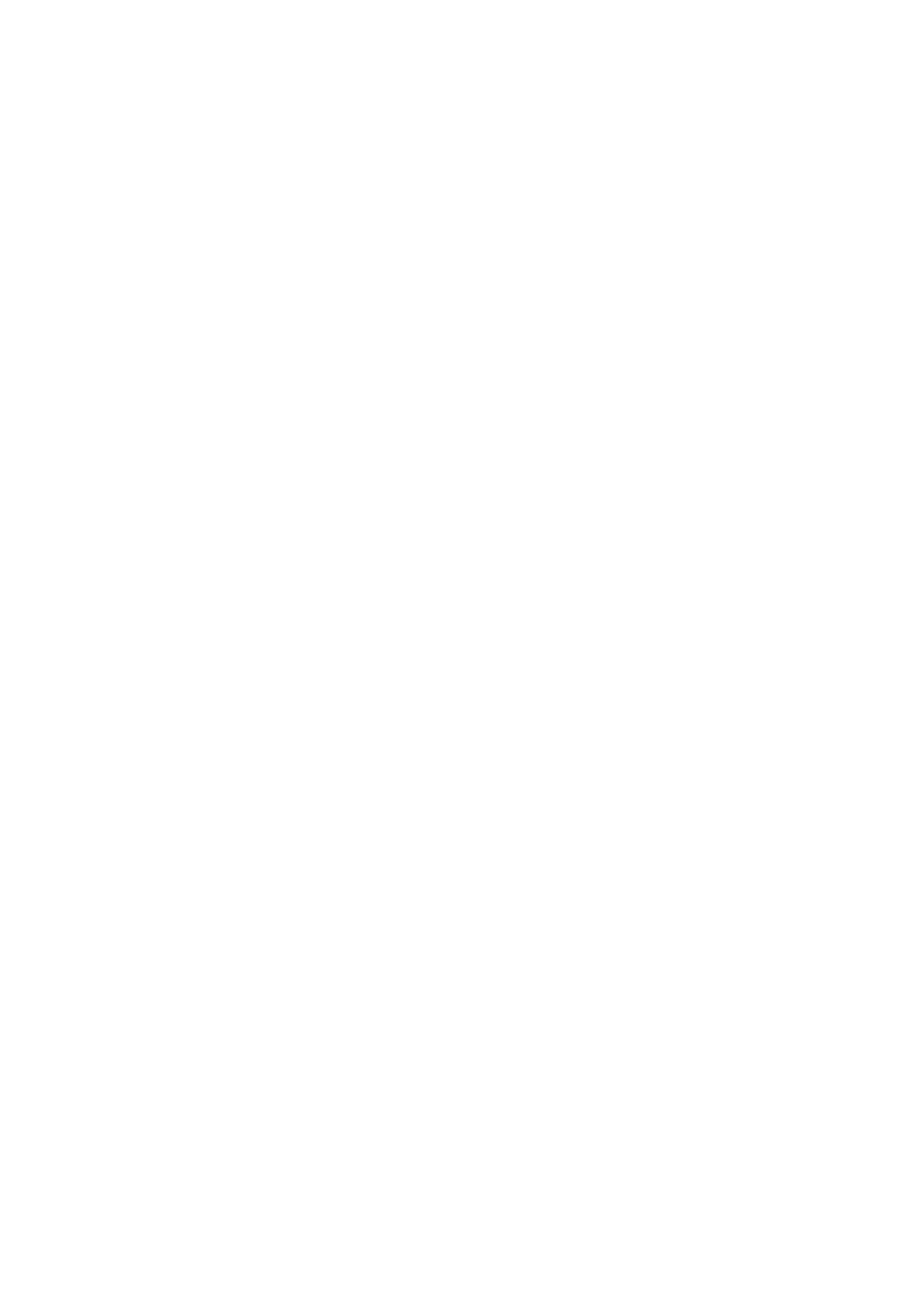First print



New South Wales

# **Food Amendment (Public Information on Offences) Bill 2008**

## **Contents**

|            |                                                 | Page |
|------------|-------------------------------------------------|------|
|            | Name of Act                                     |      |
|            | Commencement                                    |      |
|            | Amendment of Food Act 2003 No 43                | 2    |
| 4          | Consequential amendment of Fines Act 1996 No 99 | っ    |
| 5          | Repeal of Act                                   |      |
| Schedule 1 | Amendment of Food Act 2003                      |      |
| Schedule 2 | Consequential amendment of Fines Act 1996       |      |
|            |                                                 |      |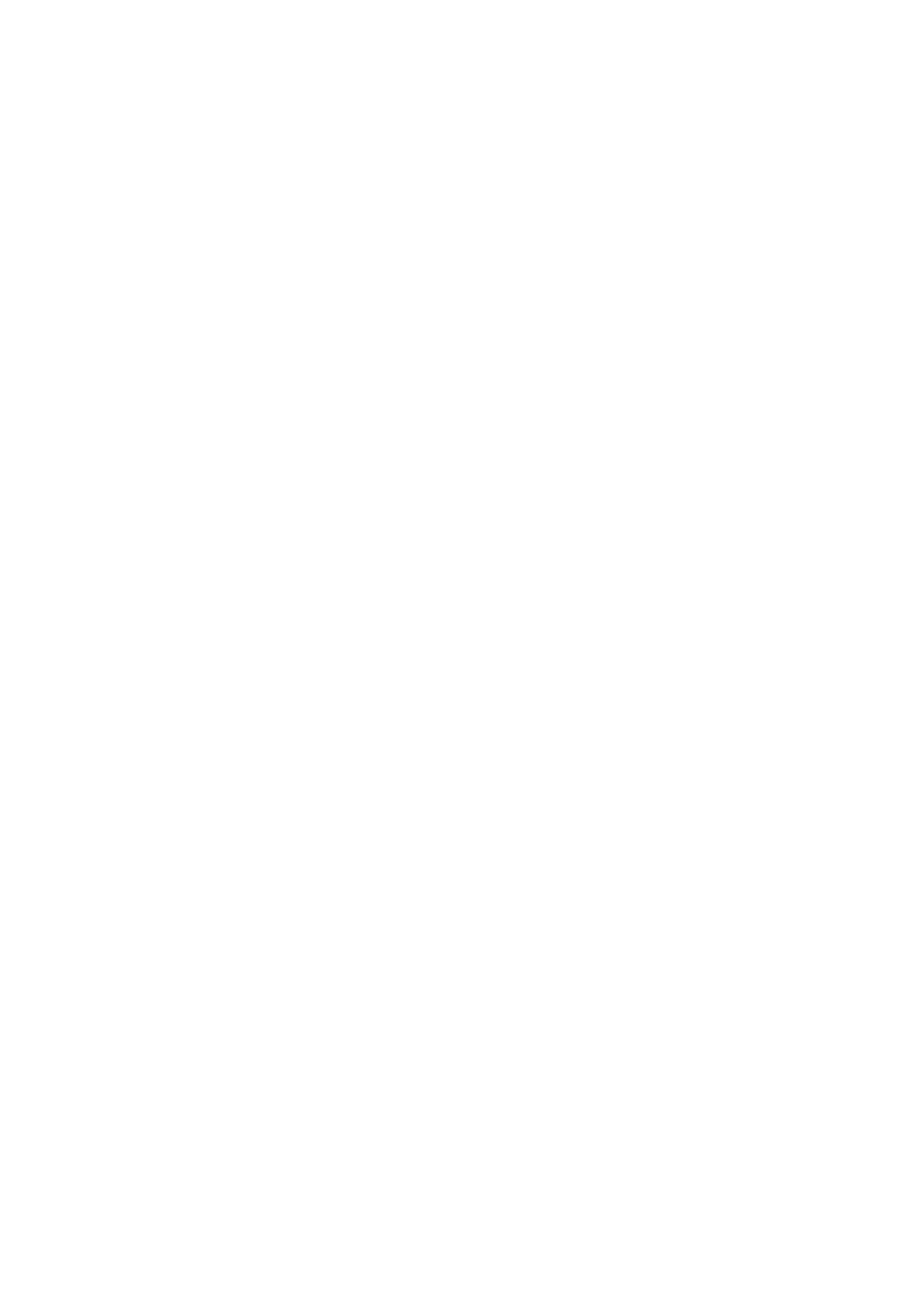

New South Wales

# **Food Amendment (Public Information on Offences) Bill 2008**

No , 2008

### **A Bill for**

An Act to amend the *Food Act 2003* to make further provision for the disclosure of offences relating to the handling and sale of food, to provide for the disclosure of penalty notice information, and to make further provision for payments into the Food Authority Fund.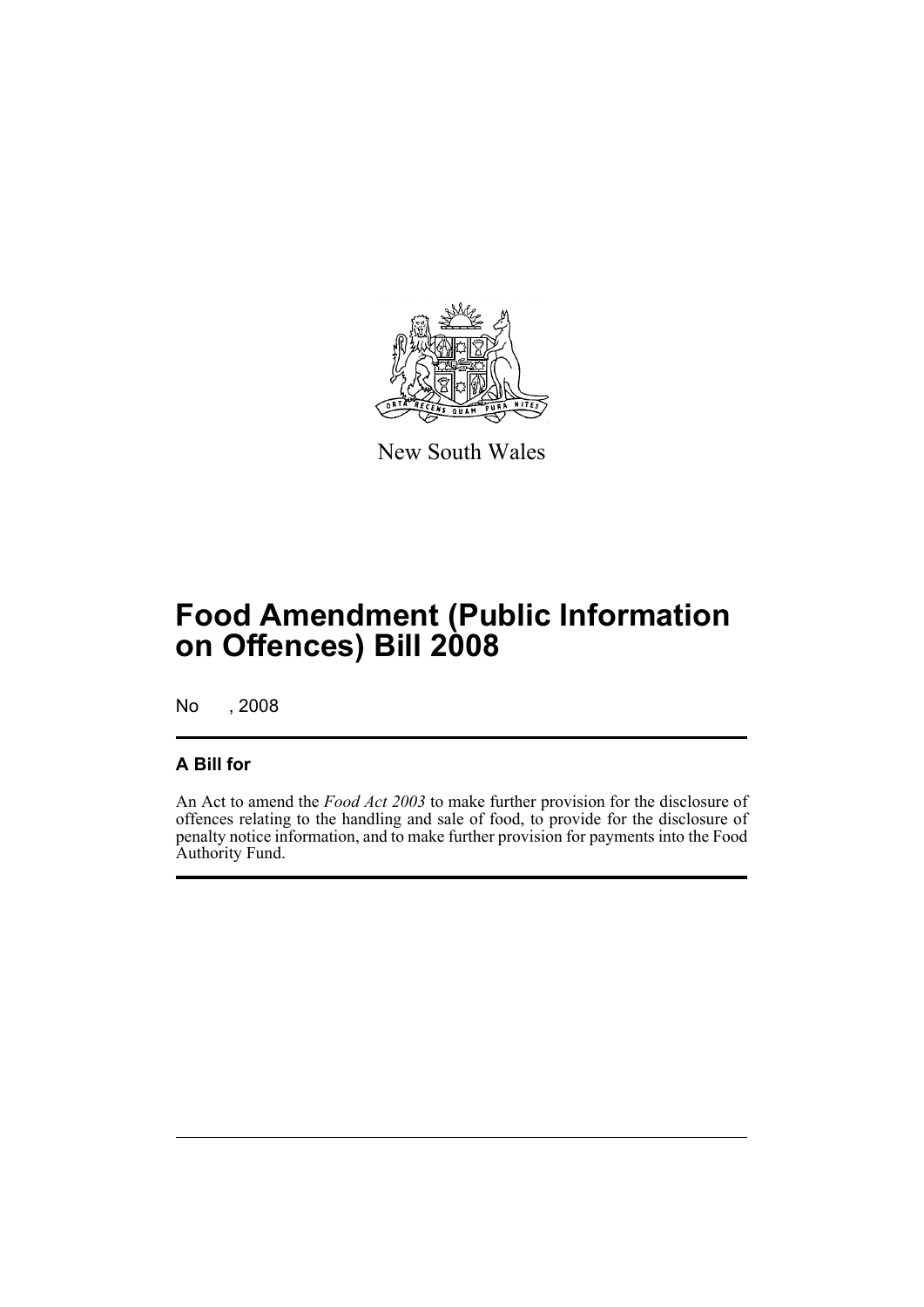<span id="page-9-4"></span><span id="page-9-3"></span><span id="page-9-2"></span><span id="page-9-1"></span><span id="page-9-0"></span>

|              |                      | The Legislature of New South Wales enacts:                                                                                                                | 1              |
|--------------|----------------------|-----------------------------------------------------------------------------------------------------------------------------------------------------------|----------------|
| 1            |                      | <b>Name of Act</b>                                                                                                                                        | 2              |
|              |                      | This Act is the <i>Food Amendment (Public Information on Offences)</i><br>Act 2008.                                                                       | 3<br>4         |
| $\mathbf{2}$ |                      | <b>Commencement</b>                                                                                                                                       | 5              |
|              |                      | This Act commences on a day or days to be appointed by proclamation.                                                                                      | 6              |
| 3            |                      | Amendment of Food Act 2003 No 43                                                                                                                          | $\overline{7}$ |
|              |                      | The <i>Food Act 2003</i> is amended as set out in Schedule 1.                                                                                             | 8              |
| 4            |                      | <b>Consequential amendment of Fines Act 1996 No 99</b>                                                                                                    | 9              |
|              |                      | The <i>Fines Act 1996</i> is amended as set out in Schedule 2.                                                                                            | 10             |
| 5            | <b>Repeal of Act</b> |                                                                                                                                                           |                |
|              | (1)                  | This Act is repealed on the day following the day on which all of the<br>provisions of this Act have commenced.                                           | 12<br>13       |
|              | (2)                  | The repeal of this Act does not, because of the operation of section 30<br>of the <i>Interpretation Act 1987</i> , affect any amendment made by this Act. | 14<br>15       |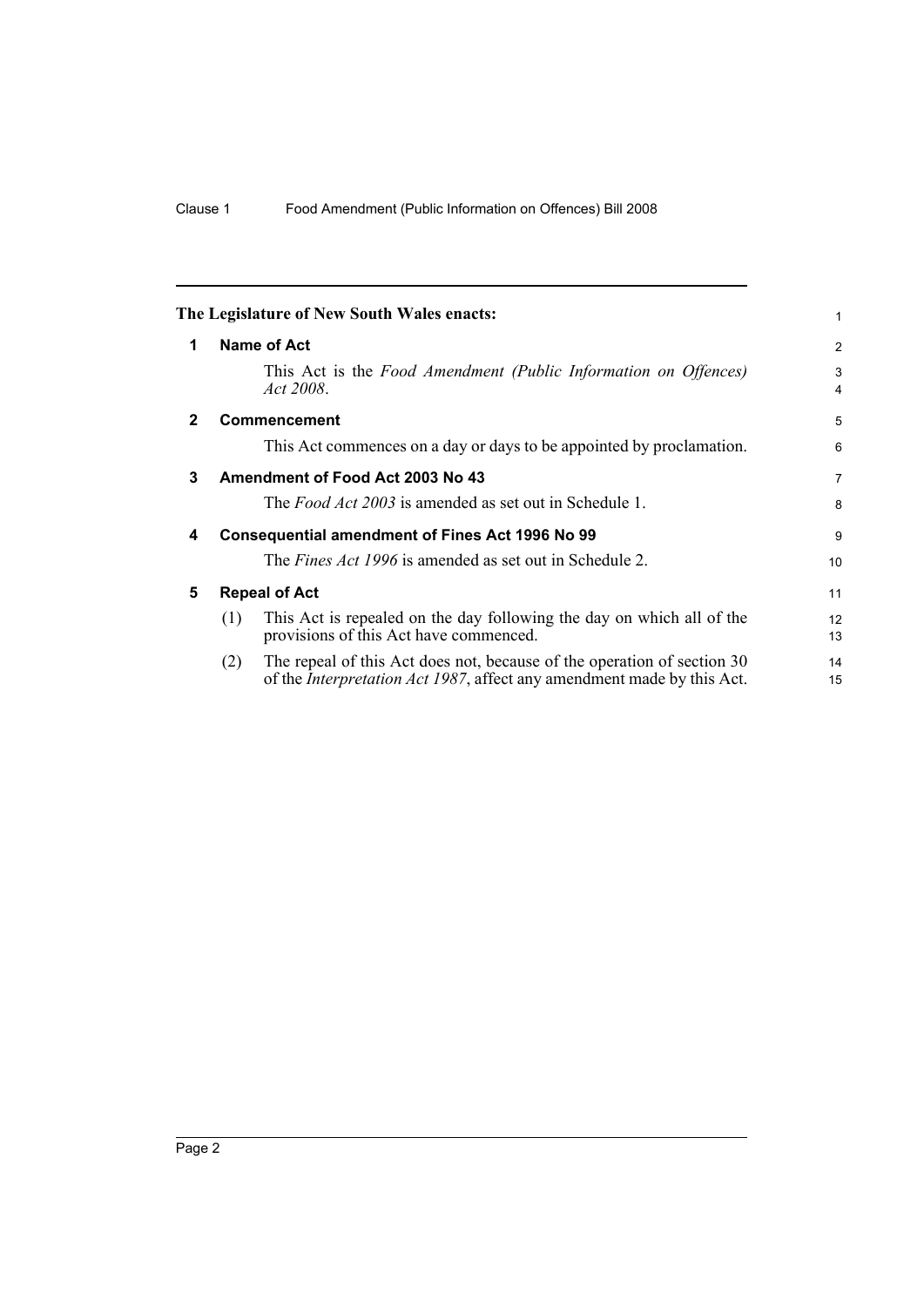<span id="page-10-0"></span>

|       | <b>Schedule 1</b> |                     | <b>Amendment of Food Act 2003</b>                                                                                                                                                                                                                                         | $\mathbf{1}$               |
|-------|-------------------|---------------------|---------------------------------------------------------------------------------------------------------------------------------------------------------------------------------------------------------------------------------------------------------------------------|----------------------------|
|       |                   |                     | (Section 3)                                                                                                                                                                                                                                                               | $\overline{2}$             |
| [1]   |                   |                     | <b>Section 4 Definitions</b>                                                                                                                                                                                                                                              | 3                          |
|       |                   |                     | Insert in alphabetical order in section $4(1)$ :                                                                                                                                                                                                                          | 4                          |
|       |                   |                     | <b>Food Authority Fund</b> means the fund established under section<br>117A                                                                                                                                                                                               | $\mathbf 5$<br>6           |
|       |                   |                     | register of offences means the register of offences kept under<br>Part 10A.                                                                                                                                                                                               | $\overline{7}$<br>8        |
|       |                   |                     | <i>register of penalty notices</i> means the register of penalty notices<br>kept under Part 10A.                                                                                                                                                                          | 9<br>10                    |
| $[2]$ |                   |                     | Section 5 Meaning of "food"                                                                                                                                                                                                                                               | 11                         |
|       |                   |                     | Omit "section 3B" from section $5(1)$ (e). Insert instead "section 6".                                                                                                                                                                                                    | 12                         |
| [3]   |                   | <b>Section 117D</b> |                                                                                                                                                                                                                                                                           | 13                         |
|       |                   |                     | Insert after section 117C:                                                                                                                                                                                                                                                | 14                         |
|       | <b>117D</b>       |                     | Payment of penalties and fines into Food Authority Fund                                                                                                                                                                                                                   | 15                         |
|       |                   | (1)                 | Any monetary penalty or fine imposed for an offence under this<br>Act or the regulations and recovered in proceedings instituted by<br>the Food Authority is to be paid into the Food Authority Fund.                                                                     | 16<br>17<br>18             |
|       |                   | (2)                 | If the amount paid into the Food Authority Fund under this<br>section in any financial year exceeds the maximum amount for<br>the financial year, the amount of the excess is to be paid into the<br>Consolidated Fund.                                                   | 19<br>20<br>21<br>22       |
|       |                   | (3)                 | The <i>maximum amount</i> for a financial year is \$250,000 or, if the<br>regulations make provision for the determination of the<br>maximum amount for the financial year, the maximum amount<br>determined in accordance with those regulations.                        | 23<br>24<br>25<br>26       |
|       |                   | (4)                 | The regulations may make provision for the determination of the<br>maximum amount for a financial year by prescribing a maximum<br>amount for a financial year or by providing for the manner in<br>which the maximum amount for a financial year is to be<br>determined. | 27<br>28<br>29<br>30<br>31 |
|       |                   | (5)                 | Any such regulation may be made only with the approval of the<br>Treasurer.                                                                                                                                                                                               | 32<br>33                   |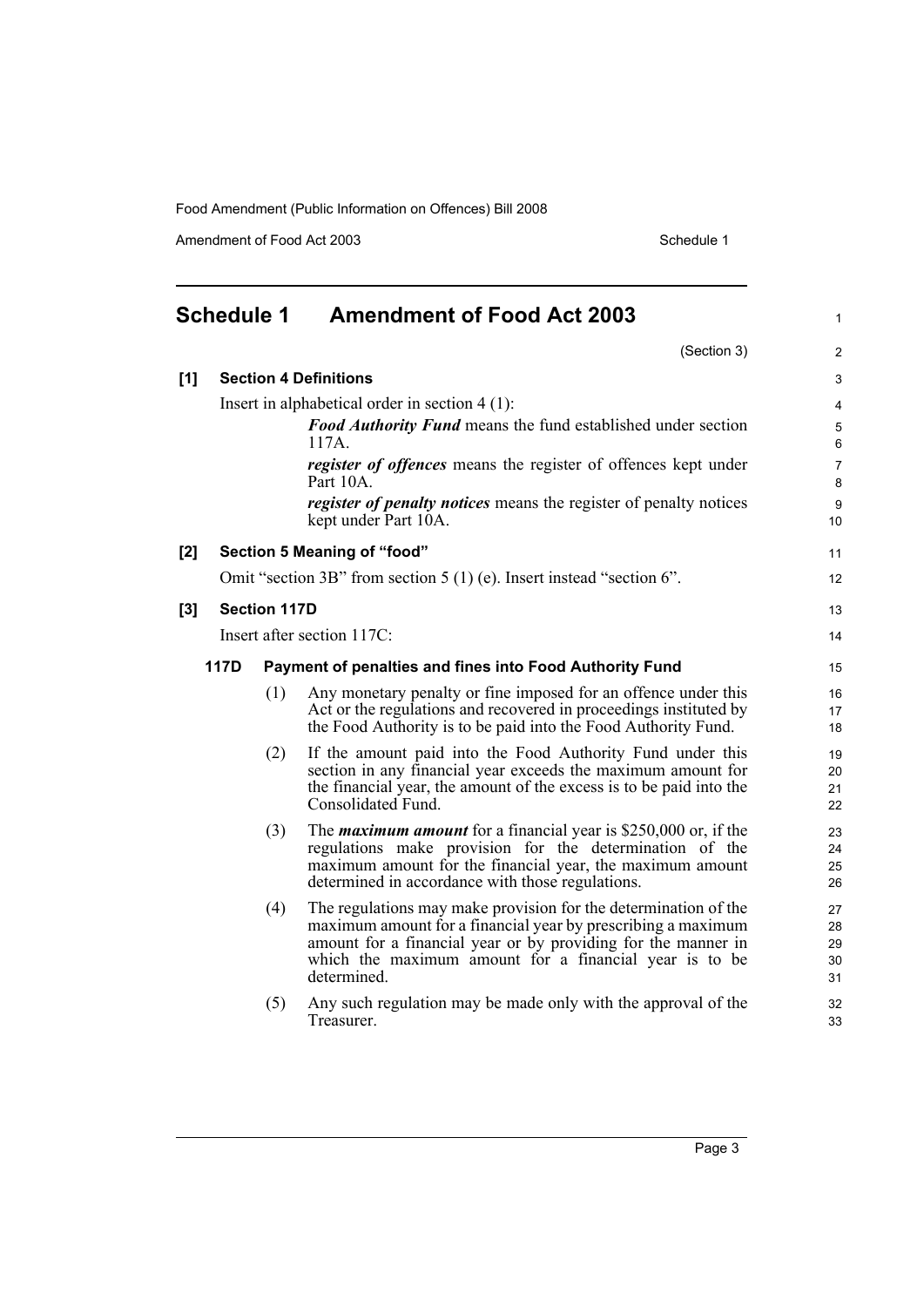|     |          | (6) | In this section, a reference to proceedings instituted by the Food<br>Authority includes:                                                                                                                                                                                                   | 1<br>2                     |
|-----|----------|-----|---------------------------------------------------------------------------------------------------------------------------------------------------------------------------------------------------------------------------------------------------------------------------------------------|----------------------------|
|     |          |     | a reference to proceedings instituted under the direction or<br>(a)<br>on behalf, or for the benefit, of the Food Authority, and                                                                                                                                                            | 3<br>$\overline{4}$        |
|     |          |     | a reference to penalty notices issued by or under the<br>(b)<br>direction or on behalf of the Food Authority.                                                                                                                                                                               | 5<br>6                     |
|     |          | (7) | In this section:                                                                                                                                                                                                                                                                            | $\overline{7}$             |
|     |          |     | <i>financial year</i> means the period of 12 months commencing on<br>1 July in any year.                                                                                                                                                                                                    | 8<br>9                     |
|     |          |     | <i>fine</i> does not include any costs (including expenses or<br>disbursements) payable by a person under an order made by a<br>court in proceedings for an offence under this Act or the<br>regulations.                                                                                   | 10<br>11<br>12<br>13       |
| [4] | Part 10A |     |                                                                                                                                                                                                                                                                                             | 14                         |
|     |          |     | Insert after Part 10:                                                                                                                                                                                                                                                                       | 15                         |
|     |          |     |                                                                                                                                                                                                                                                                                             |                            |
|     |          |     | Part 10A Disclosure of information about offences<br>and alleged offences                                                                                                                                                                                                                   | 16<br>17                   |
|     | 133      |     | <b>Register of offences</b>                                                                                                                                                                                                                                                                 | 18                         |
|     |          | (1) | The Food Authority may keep a register of information about<br>offences under this Act or the regulations relating to the handling<br>or sale of food (the <i>register of offences</i> ).                                                                                                   | 19<br>20<br>21             |
|     |          | (2) | The register may contain any of the following information in<br>relation to a person who has been convicted by a court of an<br>offence under this Act or the regulations relating to the handling<br>or sale of food, or whose employee or agent has been convicted<br>of such an offence: | 22<br>23<br>24<br>25<br>26 |
|     |          |     | (a)<br>the name of the person,                                                                                                                                                                                                                                                              | 27                         |
|     |          |     | (b)<br>the name and address of the place of business at which the<br>offence was committed, including the local government<br>area in which it is located.                                                                                                                                  | 28<br>29<br>30             |
|     |          |     | the name and address of the usual place of business of the<br>(c)<br>person,                                                                                                                                                                                                                | 31<br>32                   |
|     |          |     | the trade name under which the person trades,<br>(d)                                                                                                                                                                                                                                        | 33                         |
|     |          |     | if the person is a company, the name of the chief executive<br>(e)<br>officer and any director of the company,                                                                                                                                                                              | 34<br>35                   |
|     |          |     |                                                                                                                                                                                                                                                                                             |                            |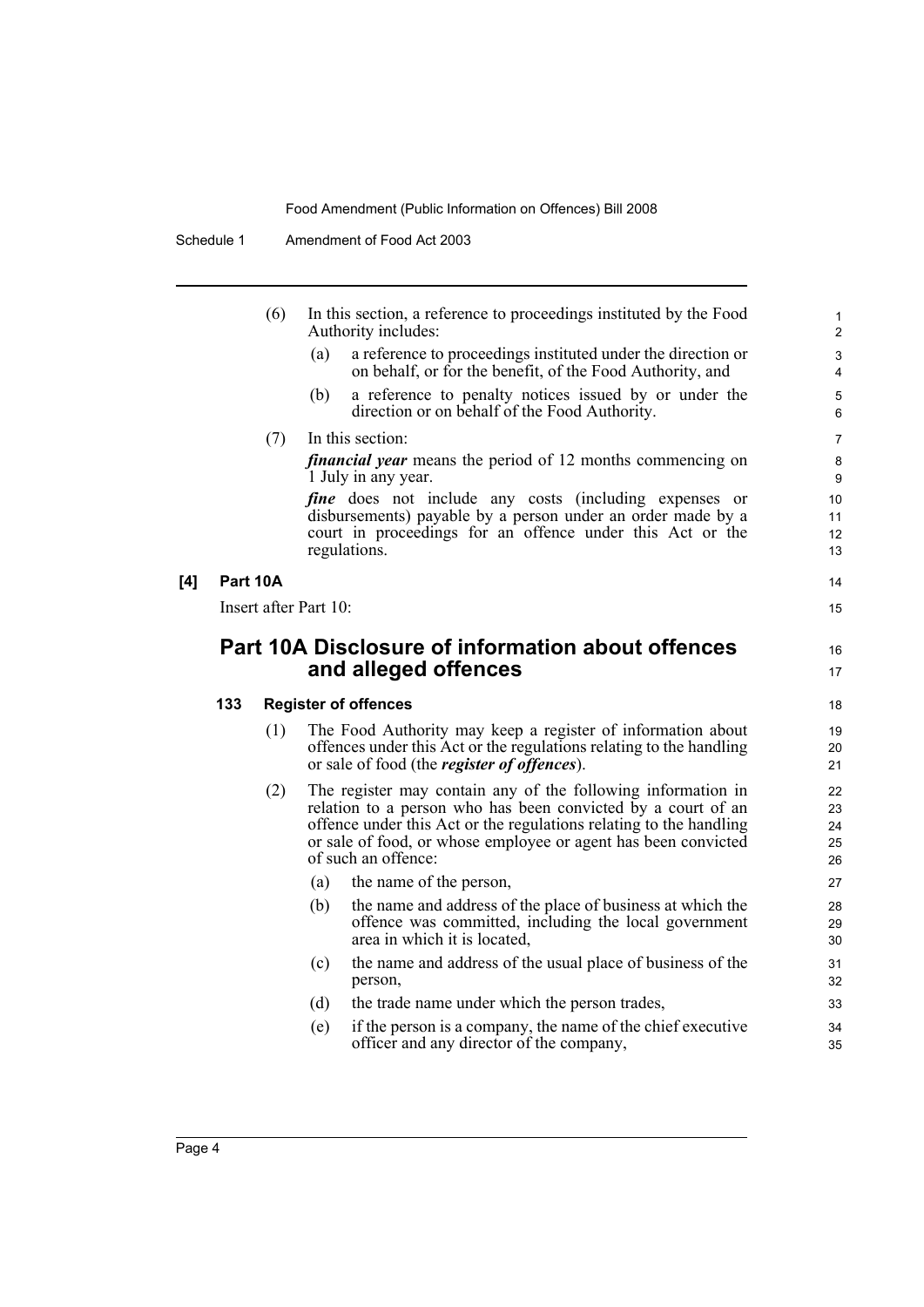|      |     | (f) | a description of the nature and circumstances of the<br>offence, the decision of the court, the penalty imposed and<br>any forfeiture incurred,                                                                                               | 1<br>$\overline{2}$<br>3      |
|------|-----|-----|-----------------------------------------------------------------------------------------------------------------------------------------------------------------------------------------------------------------------------------------------|-------------------------------|
|      |     | (g) | the enforcement agency or other body under the direction<br>of which, or on behalf of whom, the relevant prosecution<br>was conducted,                                                                                                        | 4<br>5<br>6                   |
|      |     | (h) | such other information of a general nature in relation to<br>matters connected with food safety or other interests of<br>consumers in food as the Food Authority thinks necessary.                                                            | 7<br>8<br>9                   |
|      | (3) |     | Information relating to a particular offence is not to be published<br>on the register until after the last day on which an appeal may be<br>made against the conviction.                                                                     | 10<br>11<br>$12 \overline{ }$ |
|      | (4) |     | If an appeal is made against the conviction, information relating<br>to the offence is not to be published on the register unless a final<br>order has been made on appeal affirming the conviction.                                          | 13<br>14<br>15                |
|      | (5) |     | The register of offences may be kept in such form as the Food<br>Authority considers appropriate.                                                                                                                                             | 16<br>17                      |
|      | (6) |     | For the purposes of this Part, an order under section 10 of the<br>Crimes (Sentencing Procedure) Act 1999 in relation to an offence<br>is taken to be a conviction for the offence.                                                           | 18<br>19<br>20                |
| 133A |     |     | Register of information about penalty notices                                                                                                                                                                                                 | 21                            |
|      | (1) |     | The Food Authority may keep a register of information about<br>penalty notices issued for alleged offences under this Act or the<br>regulations relating to the handling or sale of food (the <i>register of</i><br><i>penalty notices</i> ). | 22<br>23<br>24<br>25          |
|      | (2) |     | The register may contain any of the following information:                                                                                                                                                                                    | 26                            |
|      |     | (a) | the name of any person served with a penalty notice for an<br>alleged offence under this Act or the regulations relating to<br>the handling or sale of food,                                                                                  | 27<br>28<br>29                |
|      |     | (b) | the name and address of the place of business at which the<br>offence is alleged to have been committed, including the<br>local government area in which it is located,                                                                       | 30<br>31<br>32                |
|      |     | (c) | the name and address of the usual place of business of the<br>person,                                                                                                                                                                         | 33<br>34                      |
|      |     | (d) | the trade name under which the person trades,                                                                                                                                                                                                 | 35                            |
|      |     | (e) | if the person is a company, the name of the chief executive<br>officer and any director of the company,                                                                                                                                       | 36<br>37                      |
|      |     | (f) | a description of the nature and circumstances of the alleged<br>offence, including the short title of the offence,                                                                                                                            | 38<br>39                      |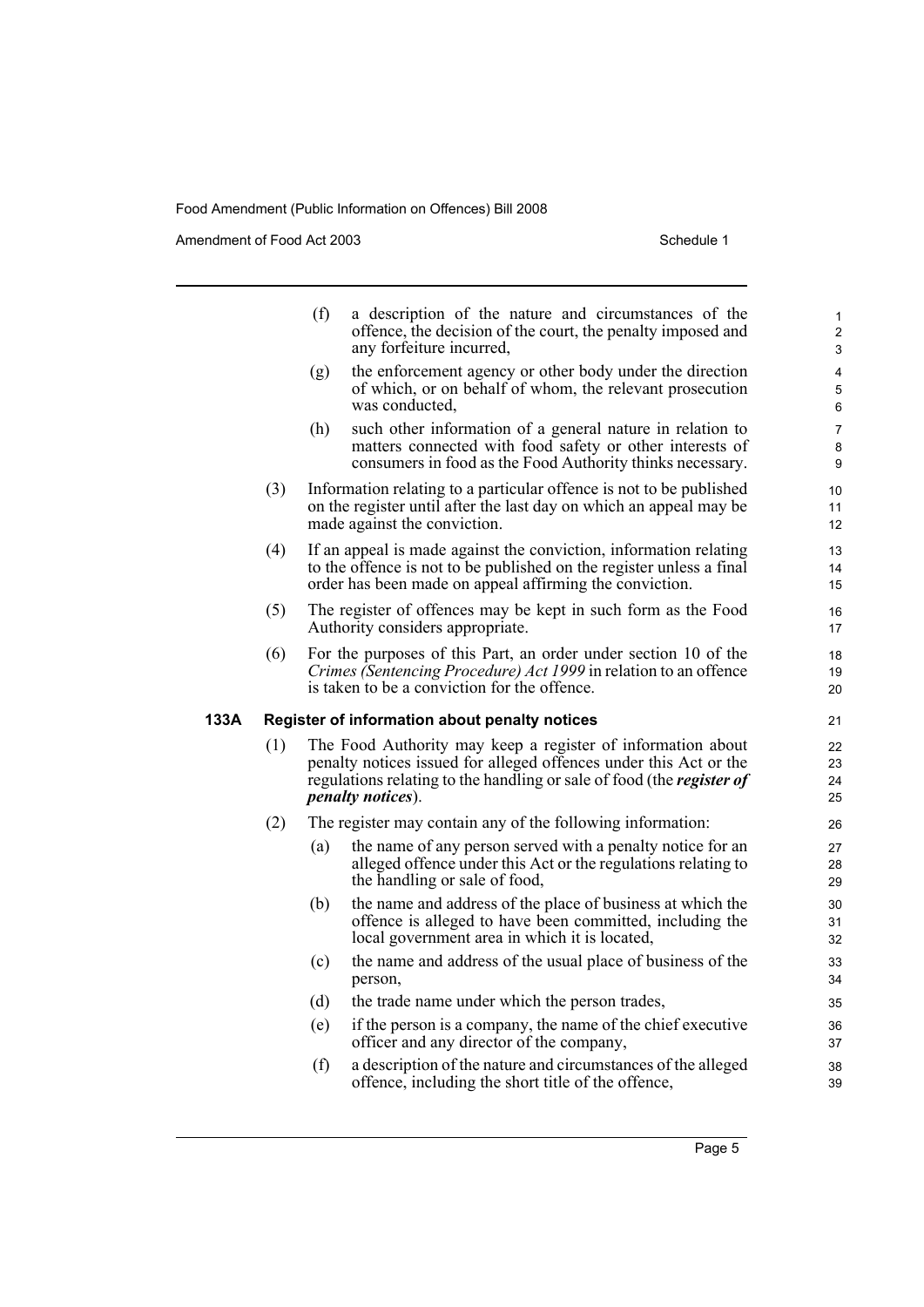|     | (g)                        | the date, time and place of the alleged offence,                                                                                                                                                                                                                                                                    | 1                        |
|-----|----------------------------|---------------------------------------------------------------------------------------------------------------------------------------------------------------------------------------------------------------------------------------------------------------------------------------------------------------------|--------------------------|
|     | (h)                        | the penalty notice infringement number,                                                                                                                                                                                                                                                                             | $\overline{\mathbf{c}}$  |
|     | (i)                        | the amount payable under the penalty notice,                                                                                                                                                                                                                                                                        | 3                        |
|     | (j)                        | the date the penalty notice was served,                                                                                                                                                                                                                                                                             | $\overline{4}$           |
|     | (k)                        | the enforcement agency or other body under the direction<br>of which, or on behalf of whom, the penalty notice was<br>served,                                                                                                                                                                                       | 5<br>6<br>$\overline{7}$ |
|     | $\left( \mathrm{l}\right)$ | the status of the penalty notice (that is, particulars of<br>whether the penalty notice has been fully or partly paid,<br>whether a penalty notice enforcement order under Part 3 of<br>the <i>Fines Act 1996</i> has been issued in respect of the penalty<br>notice or whether the penalty notice is unresolved), | 8<br>9<br>10<br>11<br>12 |
|     | (m)                        | such other information of a general nature in relation to<br>matters connected with food safety or other interests of<br>consumers in food as the Food Authority thinks necessary.                                                                                                                                  | 13<br>14<br>15           |
| (3) |                            | Information relating to a penalty notice served on a person is not<br>to be published on the register unless:                                                                                                                                                                                                       | 16<br>17                 |
|     | (a)                        | the amount payable under the penalty notice has been fully<br>or partly paid, or                                                                                                                                                                                                                                    | 18<br>19                 |
|     | (b)                        | a penalty notice enforcement order under Part 3 of the<br><i>Fines Act 1996</i> has been issued in respect of the penalty<br>notice, or                                                                                                                                                                             | 20<br>21<br>22           |
|     | (c)                        | at least 70 days has elapsed since the penalty notice was<br>served and the penalty notice is unresolved.                                                                                                                                                                                                           | 23<br>24                 |
| (4) |                            | For the purposes of this section, a penalty notice is <i>unresolved</i><br>until one of the following occurs (whichever happens first):                                                                                                                                                                             | 25<br>26                 |
|     | (a)                        | the amount payable under the penalty notice is paid (in part)<br>or in full),                                                                                                                                                                                                                                       | 27<br>28                 |
|     | (b)                        | a penalty notice enforcement order under Part 3 of the<br><i>Fines Act 1996</i> has been issued in respect of the penalty<br>notice,                                                                                                                                                                                | 29<br>30<br>31           |
|     | (c)                        | an election is made by the person served with the penalty<br>notice to have the matter determined by a court in<br>accordance with Part 3 of the Fines Act 1996,                                                                                                                                                    | 32<br>33<br>34           |
|     | (d)                        | a decision is made by the enforcement agency or other<br>body under the direction of which, or on behalf of whom,<br>the penalty notice was issued not to enforce the penalty<br>notice,                                                                                                                            | 35<br>36<br>37<br>38     |
|     | (e)                        | a penalty reminder notice in respect of the offence is<br>withdrawn under the <i>Fines Act 1996</i> .                                                                                                                                                                                                               | 39<br>40                 |
|     |                            |                                                                                                                                                                                                                                                                                                                     |                          |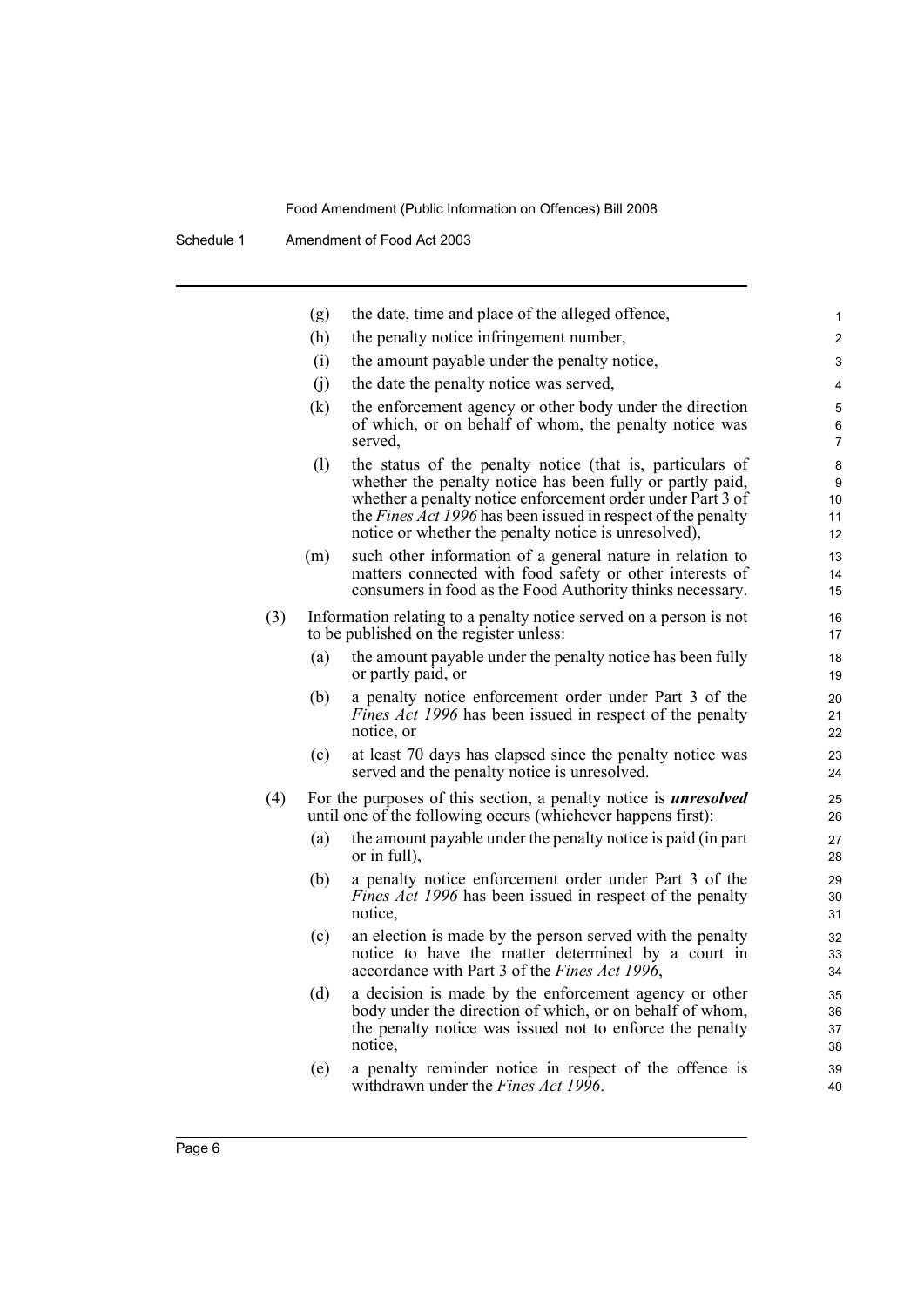|      | (5)                                  | The register of penalty notices may be kept in such form as the<br>Food Authority considers appropriate.                                                                                                                                  | 1<br>$\overline{2}$      |  |  |
|------|--------------------------------------|-------------------------------------------------------------------------------------------------------------------------------------------------------------------------------------------------------------------------------------------|--------------------------|--|--|
| 133B |                                      | Publication of information on registers                                                                                                                                                                                                   | 3                        |  |  |
|      | (1)                                  | Any register kept under this Part is to be made available for<br>public inspection on an internet website of the Food Authority.                                                                                                          | 4<br>5                   |  |  |
|      | (2)                                  | Information contained in a register may be provided to members<br>of the public in any other manner approved by the Food<br>Authority.                                                                                                    | 6<br>$\overline{7}$<br>8 |  |  |
|      | (3)                                  | Without limiting subsection (2), the Food Authority may publish<br>any information contained in a register kept under this Part in the<br>Gazette or in a newspaper circulating in this State.                                            | 9<br>10<br>11            |  |  |
| 133C |                                      | <b>Correction of register</b>                                                                                                                                                                                                             | 12                       |  |  |
|      | (1)                                  | The Food Authority must correct any error in information in a<br>register kept under this Part as soon as practicable after becoming<br>aware of the error.                                                                               | 13<br>14<br>15           |  |  |
|      | (2)                                  | The Food Authority may, at any time, correct any omission from<br>information in a register kept under this Part.                                                                                                                         | 16<br>17                 |  |  |
|      | (3)                                  | The Food Authority may correct any error in, or omission from,<br>a register kept under this Part on its own initiative or on an<br>application by a person under this Part.                                                              | 18<br>19<br>20           |  |  |
| 133D | Removal of information from register |                                                                                                                                                                                                                                           |                          |  |  |
|      | (1)                                  | The Food Authority may remove any information from a register<br>kept under this Part.                                                                                                                                                    | 22<br>23                 |  |  |
|      | (2)                                  | The Food Authority must remove information about a conviction<br>for a particular offence from the register of offences as soon as<br>practicable after it has become aware that:                                                         | 24<br>25<br>26           |  |  |
|      |                                      | (a)<br>the conviction has been quashed or annulled, or                                                                                                                                                                                    | 27                       |  |  |
|      |                                      | (b)<br>an appeal has been made against the conviction, or                                                                                                                                                                                 | 28                       |  |  |
|      |                                      | a period of 2 years has elapsed since the end of the period<br>(c)<br>during which an appeal could have been made against the<br>conviction, or if an appeal was made against the<br>conviction, the date on which a final order was made | 29<br>30<br>31<br>32     |  |  |
|      |                                      | affirming the conviction.                                                                                                                                                                                                                 | 33                       |  |  |
|      | (3)                                  | However, in a case where the Food Authority removes<br>information from the register of offences because an appeal is<br>made against a conviction for an offence, the Food Authority may                                                 | 34<br>35<br>36           |  |  |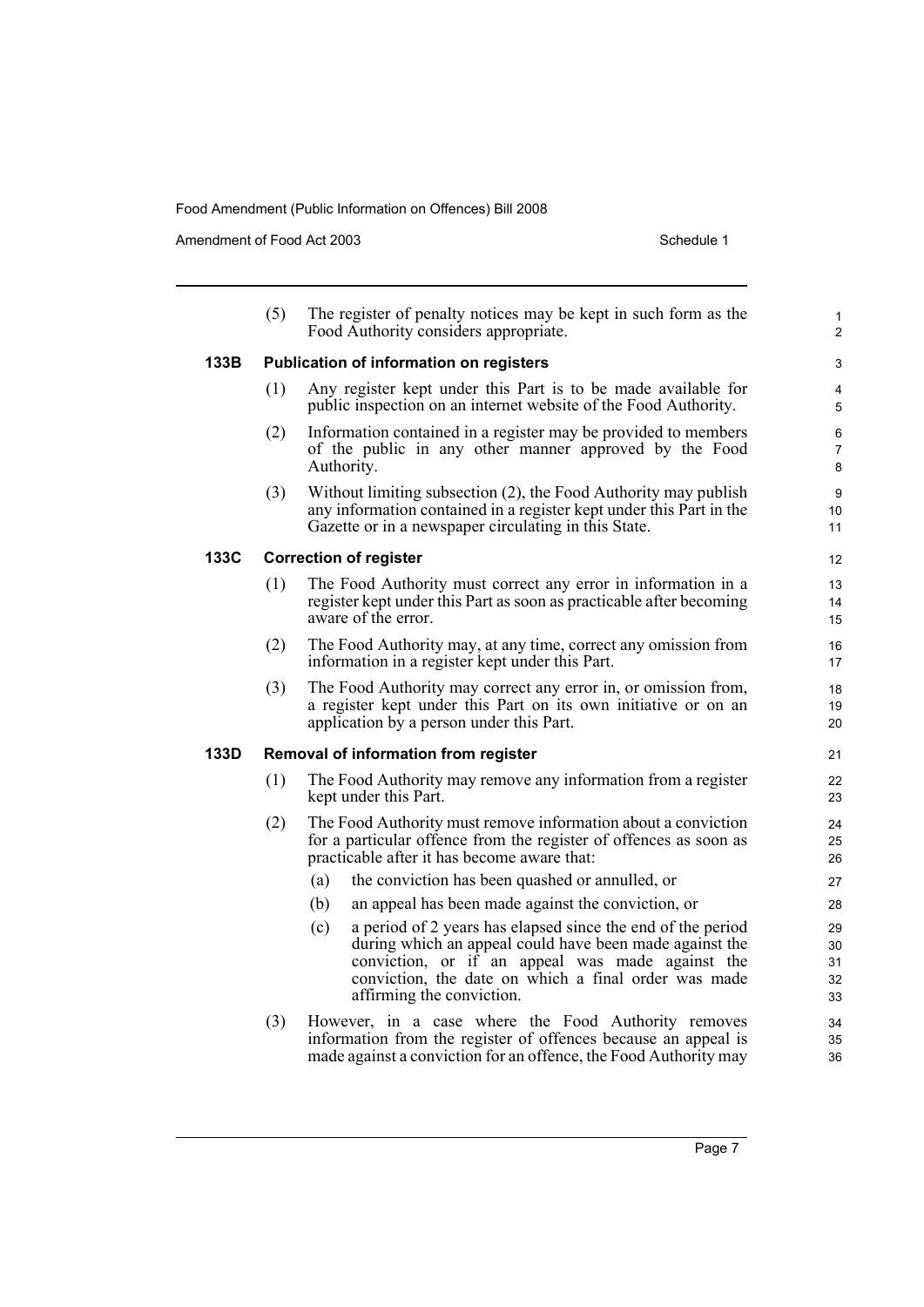Schedule 1 Amendment of Food Act 2003

restore information regarding the offence to the register if it is satisfied that any such appeal was unsuccessful.

- (4) The Food Authority may remove any information about a conviction for an offence from the register of offences if it is appropriate in the circumstances to remove the information from the register.
- (5) The Food Authority must remove information about a particular penalty notice from the register of penalty notices as soon as practicable after it has become aware that:
	- (a) the relevant penalty notice was not properly served, or
	- (b) the person on whom the notice was served has elected to have the matter dealt with by a court, or
	- (c) a decision has been made by the enforcement agency or other body under the direction of which, or on behalf of whom, the penalty notice was issued not to enforce the penalty notice, or
	- (d) a penalty reminder notice or penalty notice enforcement order in respect of the penalty notice has been withdrawn under the *Fines Act 1996* (unless the enforcement action authorised by the enforcement order is authorised by another penalty notice enforcement order), or
	- (e) a penalty notice enforcement order in respect of the penalty notice has been annulled under the *Fines Act 1996* and the matter has been referred to a court, or
	- (f) a period of 12 months has elapsed since the date on which the Food Authority was first authorised to publish information about the particular penalty notice on the register.
- (6) The Food Authority may remove any information about a particular penalty notice from the register of penalty notices if it is satisfied it is appropriate in the circumstances to remove the information from the register (for example, if the issue of the penalty notice contravened any policy of the Food Authority relating to enforcement of the Act).
- (7) The Food Authority may remove information from a register on its own initiative or on an application by a person under this Part.

#### **133E Addition of information to register**

(1) If any business named in a register is sold or otherwise disposed of after the date on which an offence is committed, or a penalty notice served, in relation to an offence committed or alleged to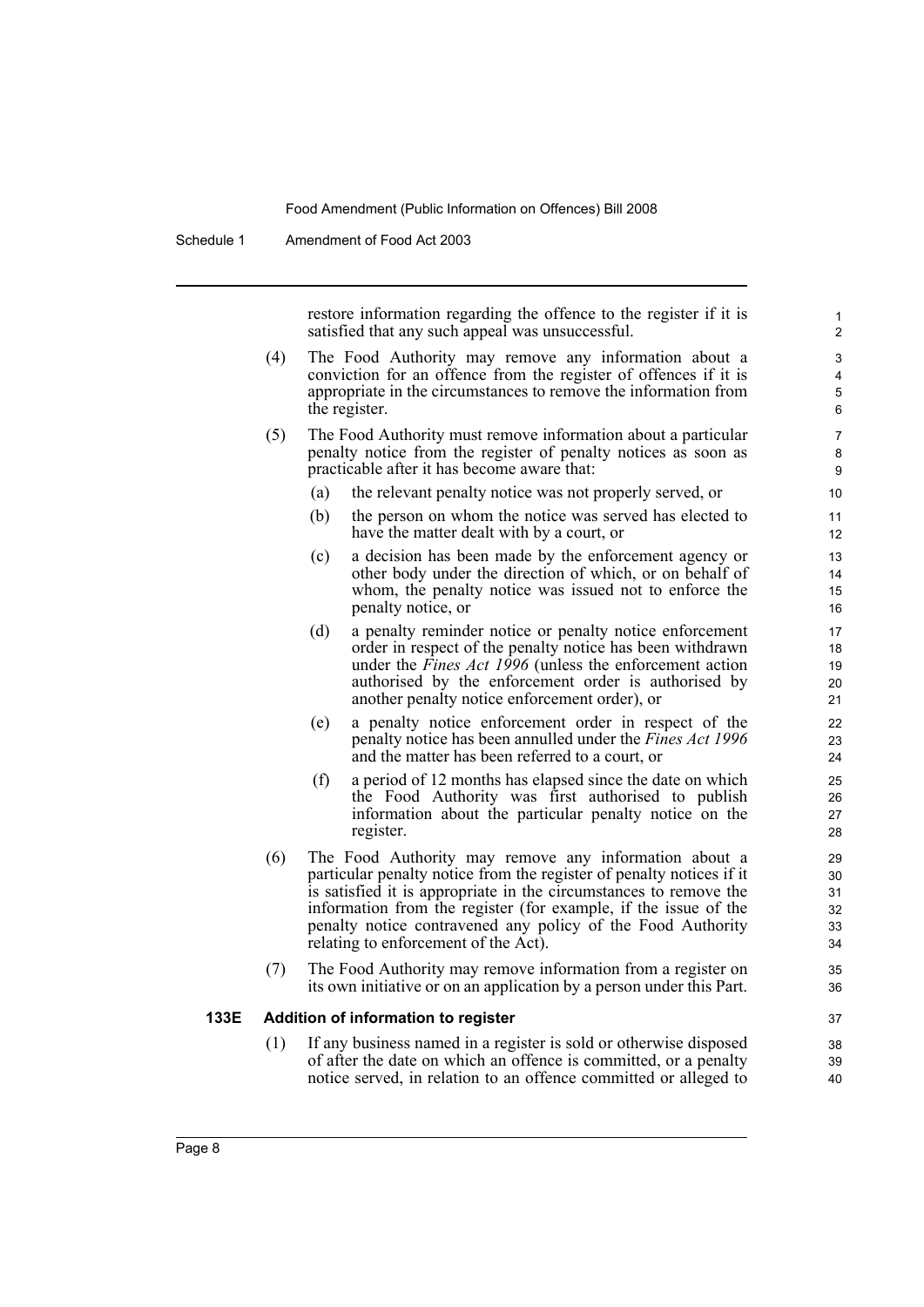Amendment of Food Act 2003 American control of the Schedule 1

36 37 38

have been committed in the conduct of the business, the Food Authority may add information to the register for the purpose of indicating that the business has been sold or otherwise disposed of.

(2) The Food Authority may make such an addition to information on a register on its own initiative or on an application by a person under this Part.

#### **133F Applications for changes to register**

- (1) An interested person in relation to any information on a register kept under this Part may, by application to the Food Authority, request the Food Authority:
	- (a) to make any correction or addition to information on the register that the Food Authority is authorised or required to make under this Part, or
	- (b) to remove information from the register on the ground that the Food Authority is authorised or required by this Part to remove the information.
- (2) A person is an *interested person* in relation to information on a register only if the information relates to the person or to the person's employee or agent, or to a business or company which the person owns or has an interest in.
- (3) An application must:
	- (a) be made in a form approved by the Food Authority, and
	- (b) be accompanied by the fee (if any) prescribed by the regulations.
- (4) The Food Authority may reduce or waive payment of the whole or any part of the fee.
- (5) A person who is aggrieved by a decision of the Food Authority not to make any correction or addition to information, or not to remove any information, in accordance with the person's request under this section may apply to the Administrative Decisions Tribunal for a review of the decision.
- (6) An application for such a review must be made within 28 days after the day on which notice of the decision of the Food Authority is received by the person.

### **133G Protection from liability (including defamation)**

(1) No liability is incurred by the State, the Minister or the Food Authority, a person acting under the direction of the Minister or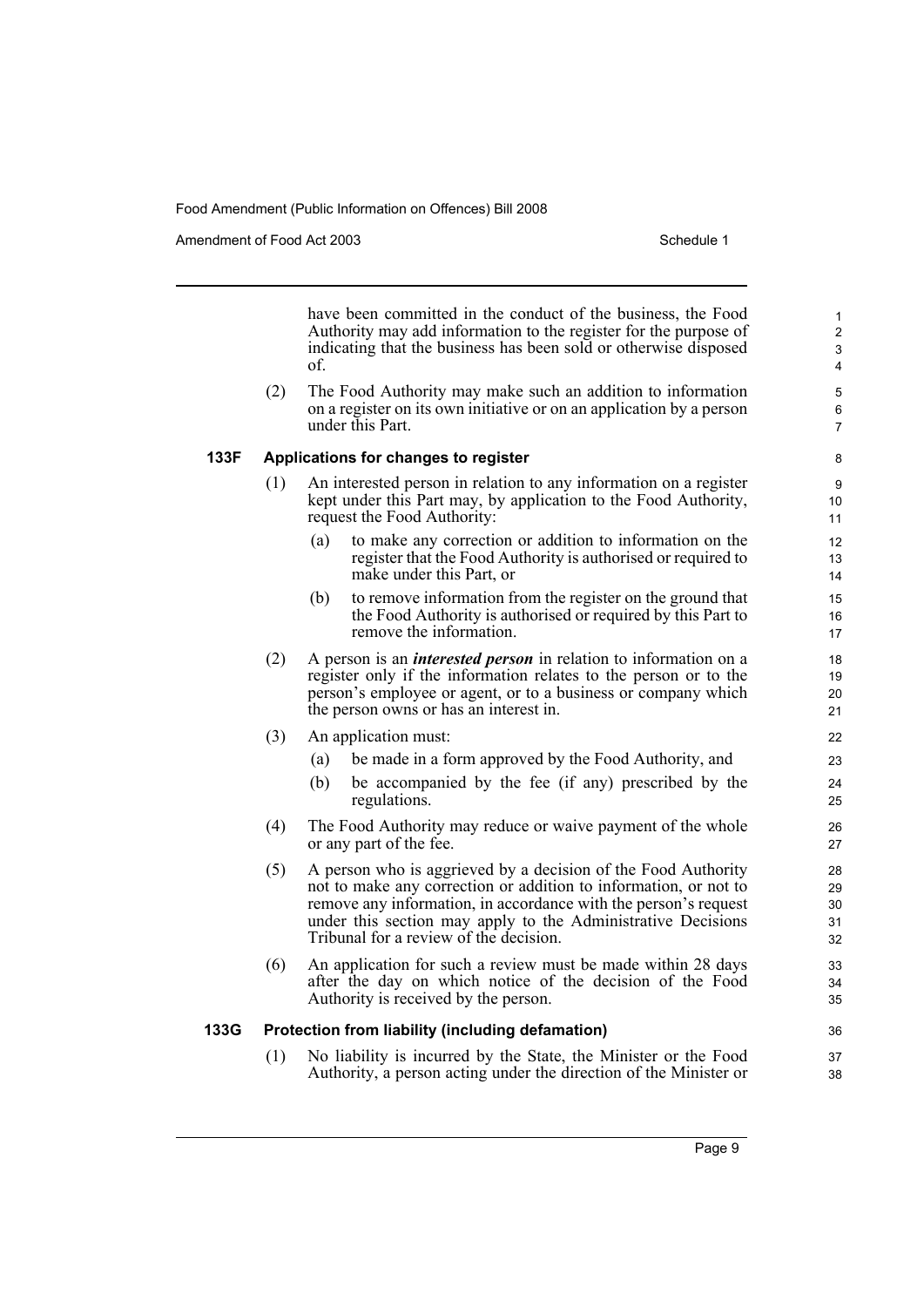Schedule 1 Amendment of Food Act 2003

the Food Authority or any person or body engaged in the administration of this Act or the *Fines Act 1996* in respect of anything done, or omitted to be done, in good faith in connection with the keeping of a register under this Part or the making public of any information contained on a register.

35 36

#### (2) No liability is incurred by a person for publishing in good faith:

- (a) any information contained on a register kept under this Part, or
- (b) a fair report or summary of any such information.
- (3) In this section: *liability* includes liability for defamation. *the State* includes the Crown in right of the State and the
	- Government of the State.

### **133H Privacy and personal information**

- (1) The Food Authority may exercise its functions under this Part despite any prohibition in, or the need to comply with, the *Privacy and Personal Information Protection Act 1998*.
- (2) A public sector agency that holds personal information about a person may disclose the information, without the consent of the person, to the Food Authority, or to any person engaged in the administration of this Act, for the purpose of enabling the Food Authority to exercise its functions under this Part.
- (3) In particular, the State Debt Recovery Office, and any person engaged in the administration of the *Fines Act 1996*, is authorised to disclose personal information about a person obtained under that Act to the Food Authority, or to any person engaged in the administration of this Act, for the purpose of enabling the Food Authority to exercise its functions under this Part.
- (4) In this section: *personal information* has the same meaning as in the *Privacy and Personal Information Protection Act 1998*. *public sector agency* has the same meaning as in the *Privacy and Personal Information Protection Act 1998*. **[5] Section 135 Exclusion of liability of the State and others** 29 30 31 32 33 34

Insert after section 135 (3):

(4) This section does not affect the operation of section 133G.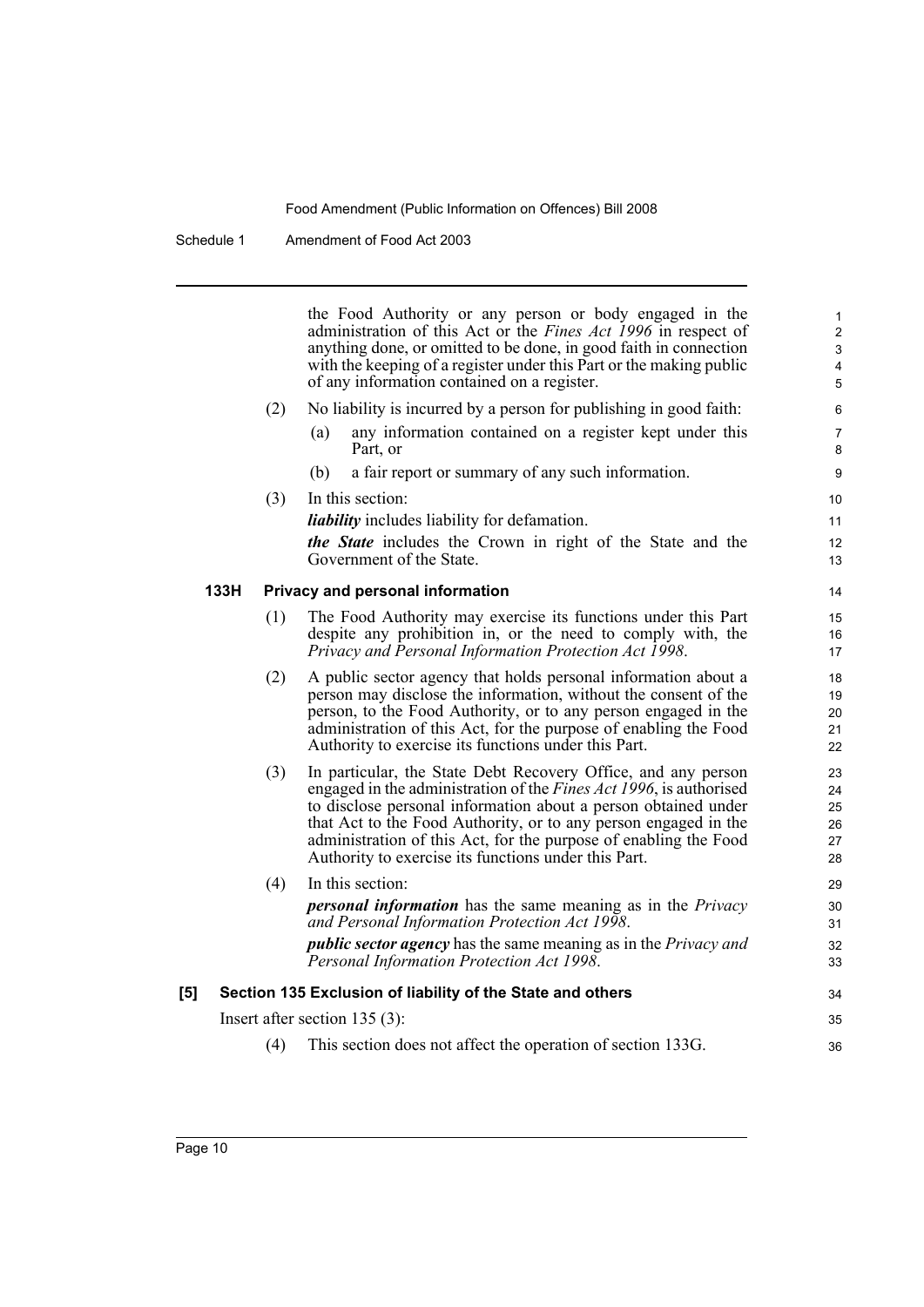| [6] |        |     | Section 137 Publication of names of offenders                                                                                                                                                                                                                                                                                                                                                                                                                                     | 1                                            |
|-----|--------|-----|-----------------------------------------------------------------------------------------------------------------------------------------------------------------------------------------------------------------------------------------------------------------------------------------------------------------------------------------------------------------------------------------------------------------------------------------------------------------------------------|----------------------------------------------|
|     |        |     | Omit the section.                                                                                                                                                                                                                                                                                                                                                                                                                                                                 | $\overline{c}$                               |
| [7] |        |     | Schedule 2 Savings, transitional and other provisions<br>Insert at the end of clause $1(1)$ :<br>Food Amendment (Public Information on Offences) Act 2008                                                                                                                                                                                                                                                                                                                         | 3<br>4<br>5                                  |
| [8] |        |     | Schedule 2, Part 5<br>Insert after Part 4:                                                                                                                                                                                                                                                                                                                                                                                                                                        | 6<br>7                                       |
|     | Part 5 |     | Provisions consequent on enactment of<br><b>Food Amendment (Public Information on</b><br><b>Offences) Act 2008</b>                                                                                                                                                                                                                                                                                                                                                                | 8<br>9<br>10                                 |
|     | 20     |     | Payment of penalties and fines to Food Authority Fund                                                                                                                                                                                                                                                                                                                                                                                                                             | 11                                           |
|     |        |     | Section 117D, as inserted by the Food Amendment (Public<br><i>Information on Offences) Act 2008</i> , applies to monetary penalties<br>and fines recovered on or after the commencement of that section<br>(regardless of when the relevant proceedings were instituted).                                                                                                                                                                                                         | 12<br>13<br>14<br>15                         |
|     | 21     |     | <b>Register of offences</b>                                                                                                                                                                                                                                                                                                                                                                                                                                                       | 16                                           |
|     |        | (1) | New section 133 applies only to offences committed on or after<br>the commencement of that section.                                                                                                                                                                                                                                                                                                                                                                               | 17<br>18                                     |
|     |        | (2) | Section 137 (as in force immediately before its repeal by the<br>Food Amendment (Public Information on Offences) Act 2008)<br>continues to apply in relation to any conviction for an offence<br>committed before the commencement of new section 133, as if<br>section 137 had not been repealed. Accordingly, the Food<br>Authority may continue to exercise its functions under section<br>137 in respect of offences committed before the commencement<br>of new section 133. | 19<br>20<br>21<br>22<br>23<br>24<br>25<br>26 |
|     |        | (3) | In this clause:<br>new section 133 means section 133, as inserted by the Food<br>Amendment (Public Information on Offences) Act 2008.                                                                                                                                                                                                                                                                                                                                             | 27<br>28<br>29                               |
|     | 22     |     | <b>Register of penalty notices</b>                                                                                                                                                                                                                                                                                                                                                                                                                                                | 30                                           |
|     |        |     | Section 133A (as inserted by the Food Amendment (Public<br>Information on Offences) Act 2008) applies only to penalty<br>notices served on or after the commencement of that section.                                                                                                                                                                                                                                                                                             | 31<br>32<br>33                               |